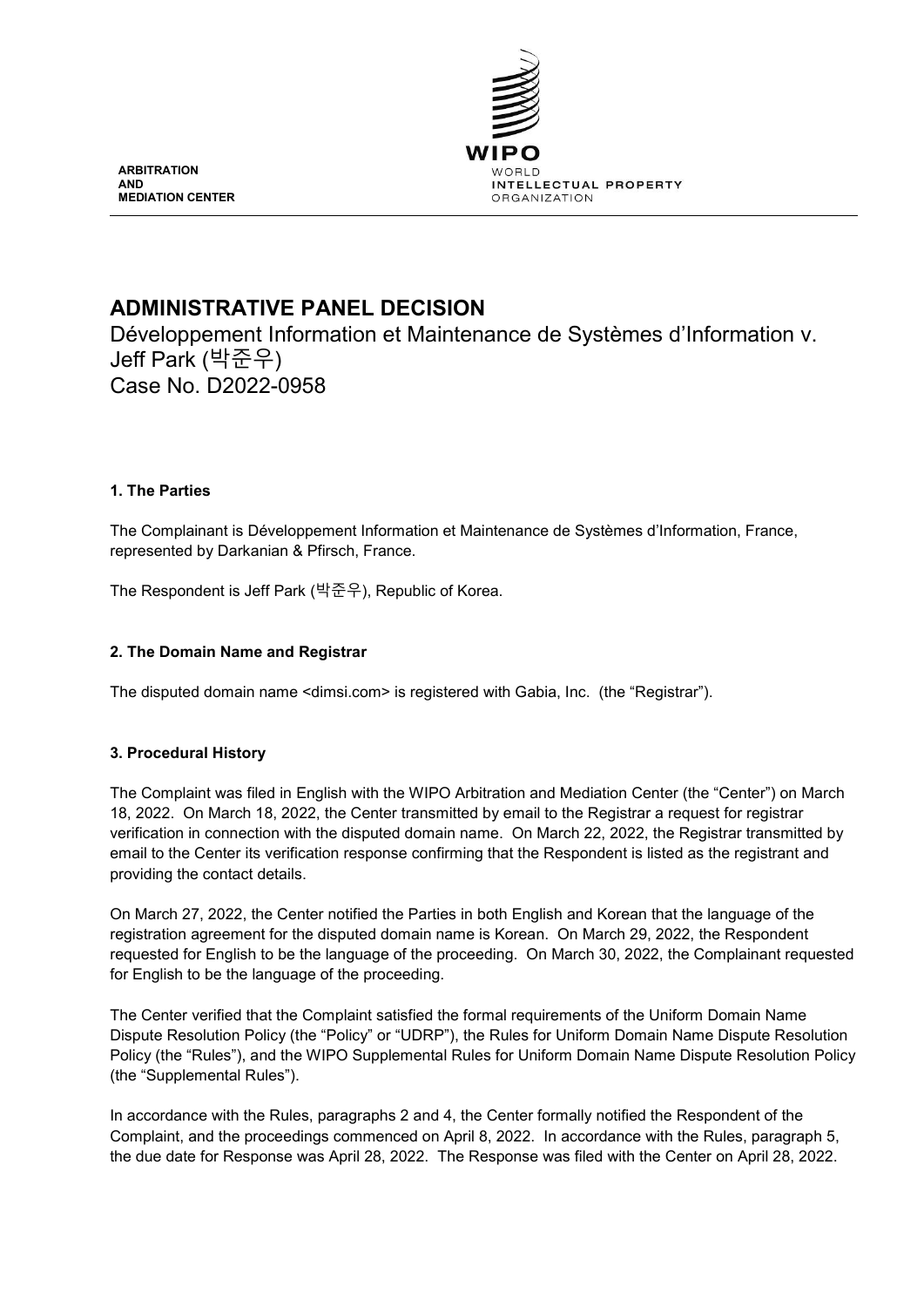#### page 2

The Center appointed Kathryn Lee as the sole panelist in this matter on May 16, 2022. The Panel finds that it was properly constituted. The Panel has submitted the Statement of Acceptance and Declaration of Impartiality and Independence, as required by the Center to ensure compliance with the Rules, paragraph 7.

#### **4. Factual Background**

The Complainant is a French IT solutions and cloud hosting company incorporated on April 19, 2006. The Complainant uses the acronym of "DIMSI" as its tradename and its official website is at the domain name <dimsi.fr>, registered on March 8, 2006. The Complainant registered the DIMSI stylized trademark in classes 9, 38, 42, and 45 with the French Trademark Office on May 22, 2006 (Serial Number 3430136) and the registration subsequently expired on May 22, 2016. On February 26, 2021, the Complainant obtained a trademark registration for the text mark "DIMSI" in classes 9, 35, 42, and 45 with the French Trademark Office (Serial Number 4737279). Its total operating income in 2020 was EUR 3,011,156.

The Respondent is an individual with an address in the Republic of Korea.

The Respondent claims to have registered the disputed domain name on October 29, 2005 (after the prior owner allowed the registration to expire); the Complainant claims this date is in 2007.

### **5. Parties' Contentions**

#### **A. Complainant**

The Complainant contends that the disputed domain name consists solely of "dimsi" and is therefore identical to the DIMSI trademark in which it has both unregistered and registered rights. The Complainant asserts that it began using DIMSI as a tradename since its incorporation in 2006 and that the use continues to date, even after its trademark registration for the DIMSI stylized mark expired in 2016. In 2021, the Complainant re-registered the DIMSI trademark. The Complainant further asserts that due to the long and continued use, it has come to be known as DIMSI among its clients worldwide and that the DIMSI mark represents significant goodwill to the benefit of the Complainant.

The Complainant also contends that the Respondent has no rights or legitimate interests in the disputed domain name, and confirms that it has not authorized or licensed rights to the Respondent in any respect.

Finally, the Complainant contends that the disputed domain name was registered and is used in bad faith. The Complainant asserts that based on DomainTools, a web service that provides domain name, IP address, and WHOIS data, the disputed domain name was first registered and owned by a company and the Respondent only appears as the registrant for the first time on June 15, 2007. Therefore, this date – which is well after the Complainant had commenced use of DIMSI as a tradename – should be considered the date of transfer of the disputed domain name to the Respondent absent contrary evidence by the Respondent. The Complainant further asserts that since registration by the Respondent, the disputed domain name has not been used to sell goods or services, or been linked to any website. Rather, the Complainant asserts that the Respondent acquired the disputed domain name primarily for the purpose of selling it to the Complainant for valuable consideration in excess of the Respondent's out of pocket costs. The Complainant states that the disputed domain name is advertised for sale and when the Complainant made an offer of USD 2,000, the Respondent counteroffered with USD 29,888 and never responded to the Complainant's following offer of USD 2,500. The Complainant asserts that the Respondent's counteroffer is well in excess of the costs that the Respondent would have incurred in connection with the disputed domain name, which is evidence of bad faith. The Complainant also notes that the Respondent has a history of bad faith registrations as he was named as the respondent in several other UDRP cases in which the panelists concluded that the respondent registered and used the domain names in bad faith and ordered the domain names to be transferred to the complainants.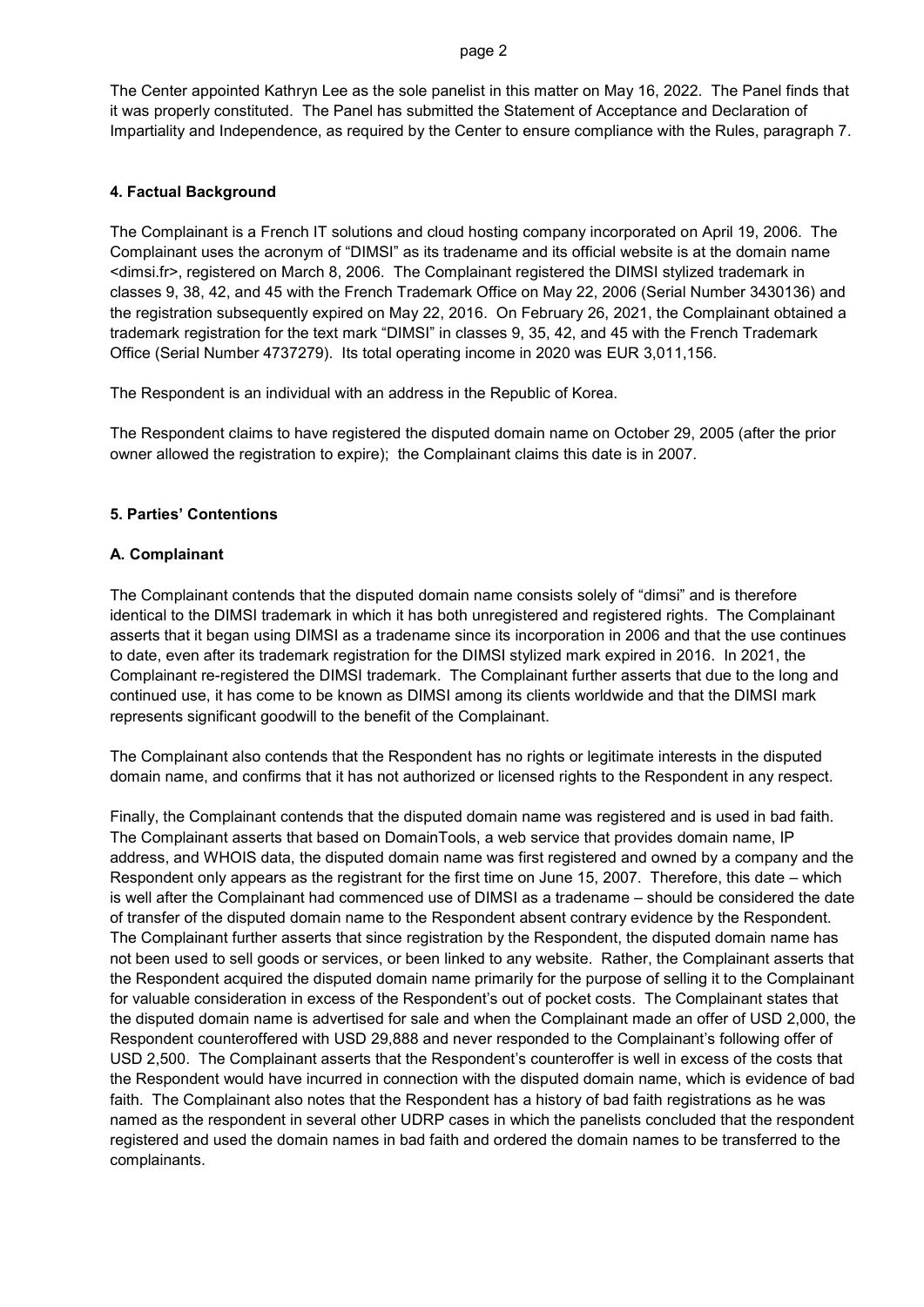# **B. Respondent**

In the Response, the Respondent does not address the first element.

As for the second element, the Respondent asserts that he has legitimate interests in the disputed domain name as a domain name reseller. The Respondent asserts that he registered the disputed domain name on October 29, 2005, after the prior owner allowed the registration to expire. The Respondent claims that he had no knowledge of the Complainant when registering the disputed domain name and simply viewed the disputed domain name as potentially valuable since it is a five letter word that can serve as an acronym for a multitude of phrases. The Respondent further asserts that he did not use the disputed domain name to target the Complainant or its goods and services, or to confuse Internet users into believing that the Complainant was associated with the Respondent's website.

Finally, the Respondent denies that he engaged in bad faith registration or use of the disputed domain name. He contends that he registered the disputed domain name at least one year prior to the Complainant's alleged first use, and that he only became aware of the Complainant and its rights when it received the Complainant's offer for purchase of the disputed domain name. He explains that he registered the disputed domain name based on its inherent value as a term that others may be interested in, noting that there are 67,900 results for "dimsi" on Google. He states that he intended to sell it to any willing purchaser, and that he had no intent to sell the disputed domain name to the Complainant for profit, to disrupt the Complainant's business, to confuse consumers seeking to find the Complainant's website, or to prevent the Complainant from owning a domain name incorporating its trademark.

# **6. Discussion and Findings**

# **A. Language**

Paragraph 11(a) of the Rules provides that the language of the proceeding shall be the language of the registration agreement, unless otherwise agreed to by the parties, subject to the authority of the panel to determine otherwise. In this case, the language of the Registration Agreement is Korean, but both Parties requested for English to be the language of the proceeding. Therefore, the Panel finds it proper and fair to render this decision in English.

# **B. Identical or Confusingly Similar**

According to WIPO Overview of WIPO Panel Views on Selected UDRP Questions, Third Edition ("WIPO [Overview 3.0"](https://www.wipo.int/amc/en/domains/search/overview3.0/)), section 1.1.3, the Complainant's trademark rights must be in existence at the time the Complaint is filed. The Complainant has demonstrated with supporting evidence that it holds a registration to a mark consisting of "DIMSI" in France. The disputed domain name solely consists of the term "dimsi", and is therefore, identical to the Complainant's trademark.

For the reasons mentioned above, the Panel finds that the first element has been established.

### **C. Rights or Legitimate Interests**

On the basis of the present record, there is no evidence that the Respondent improperly registered or obtained the disputed domain name with knowledge of the Complainant. Therefore, it is difficult for the Panel to find that the Complainant has met its burden here with respect to the Respondent's lack of rights or legitimate interests in the disputed domain name.

### **D. Registered and Used in Bad Faith**

The Respondent has submitted a copy of an email dated October 30, 2005, sent from SnapNames.com, a domain name resale website, to the email address provided on Whols for the disputed domain name,